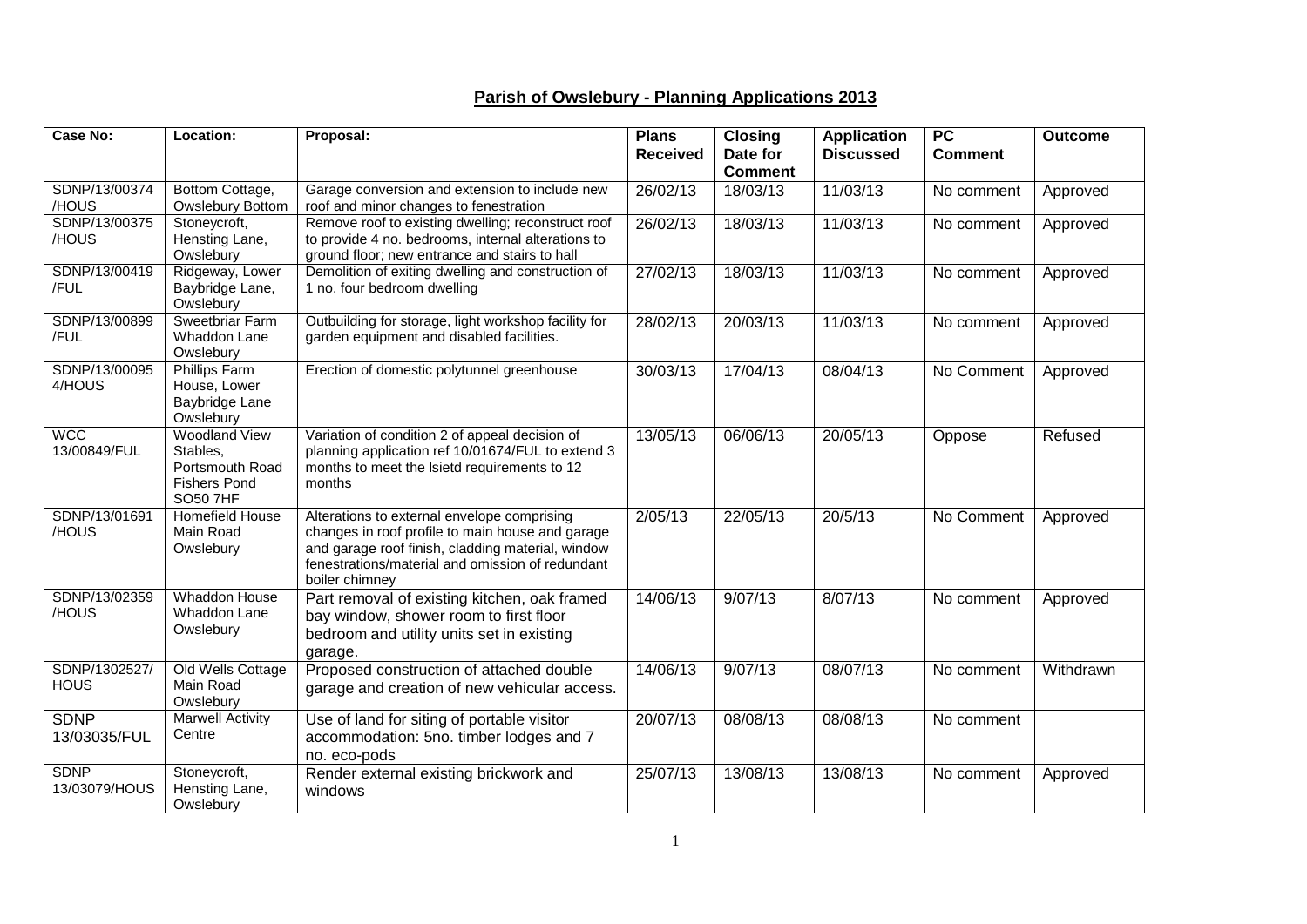| <b>Case No:</b>                                           | Location:                                                                                                    | Proposal:                                                                                                                                                                                             | <b>Plans</b><br><b>Received</b> | <b>Closing</b><br>Date for<br><b>Comment</b> | <b>Application</b><br><b>Discussed</b>        | $\overline{PC}$<br><b>Comment</b> | <b>Outcome</b>                 |
|-----------------------------------------------------------|--------------------------------------------------------------------------------------------------------------|-------------------------------------------------------------------------------------------------------------------------------------------------------------------------------------------------------|---------------------------------|----------------------------------------------|-----------------------------------------------|-----------------------------------|--------------------------------|
| <b>WCC</b><br>13/01456/FUL<br><b>SDNP</b><br>13/03487/FUL | Greener<br>Landscapes Ltd<br>Humbee<br>Nurseries,<br>Thompsons Lane,<br>Owslebury,<br>Winchester SO21<br>1JH | Change of use from a plant and retail centre<br>to a mixed use horticulture, ancillary retail<br>and commercial landscaping contractors yard<br>and erection of a storage barn and aggregate<br>bays. | 25/07/13                        | 15/8/13                                      | 15/08/13                                      | No comment                        | Approved                       |
| <b>SDNP</b><br>13/03664/HOUS                              | Old wells Cottage,<br>Main Road,<br>Owslebury                                                                | Proposed construction of attached double<br>garage and creation of new vehicular access<br>(resubmission)                                                                                             | 06/08/13                        | 26/08/13<br><b>OPC</b><br>02/09/13           | By email and<br>then<br>Confirmed<br>09/09/13 | No comment                        | Approved                       |
| <b>MCC</b><br>13/01530/FUL                                | <b>Woodland View</b><br>Stables,<br>Portsmouth Road,<br>Fishers Pond,<br>Eastleigh                           | Retention of kennels                                                                                                                                                                                  | 09/08/13                        | 05/08/13                                     | 09/09/13                                      | No further<br>comment             | Approved<br>with<br>conditions |
| <b>SDNP</b><br>13/03916/LDE                               | Hensting Hall,<br>Hensting Lane,<br><b>Fishers Pond</b><br><b>SO50 7HH</b>                                   | The use of Hensting Hall as a dwelling house<br>(Class C3) with associated residential garden<br>(Certificate of Lawfulness)                                                                          | 20/08/13                        | 09/09/13<br>OPC:<br>10/09/13                 | 09/09/13                                      | No Comment                        |                                |
| <b>SDNP</b><br>13/02582/FUL                               | <b>Marwell Wildlife</b><br>Thompsons Lane<br>Owslebury<br>Winchester                                         | New animal house with enclosures and solar<br>PV bank (retrospective)                                                                                                                                 | 27/08/13                        | 19/09/13                                     | 09/09/13                                      | No comment                        | Approved                       |
| <b>SDNP</b><br>13/04150/LIS                               | 1 Bottom Pond<br>Cottages<br>Morestead Hill<br>Morestead<br>Winchester                                       | Removal of external grey slates on front and<br>partial side of cottage                                                                                                                               | 26/09/13                        | 16/10/13                                     | 14/10/13                                      | Support                           | Approved                       |
| <b>SDNP</b><br>13/04148/LIS                               | 2 Bottom Pond<br>Cottages<br>Morestead Hill<br>Morestead<br>Winchester                                       | Removal of external grey slates on front and<br>partial side of cottage                                                                                                                               | 26/09/13                        | 16/10/13                                     | 14/10/13                                      | Support                           | Approved                       |
| <b>SDNP</b><br>13/04316/HOUS                              | The Old White<br>House Baybridge<br>Lane Owslebury<br>Winchester                                             | Single storey rear extension; replacement garage<br>to one recently demolished due to asbestos<br>content.                                                                                            | 04/10/13                        | 24/10/13                                     | 14/10/13                                      | No Comment                        | Approved                       |